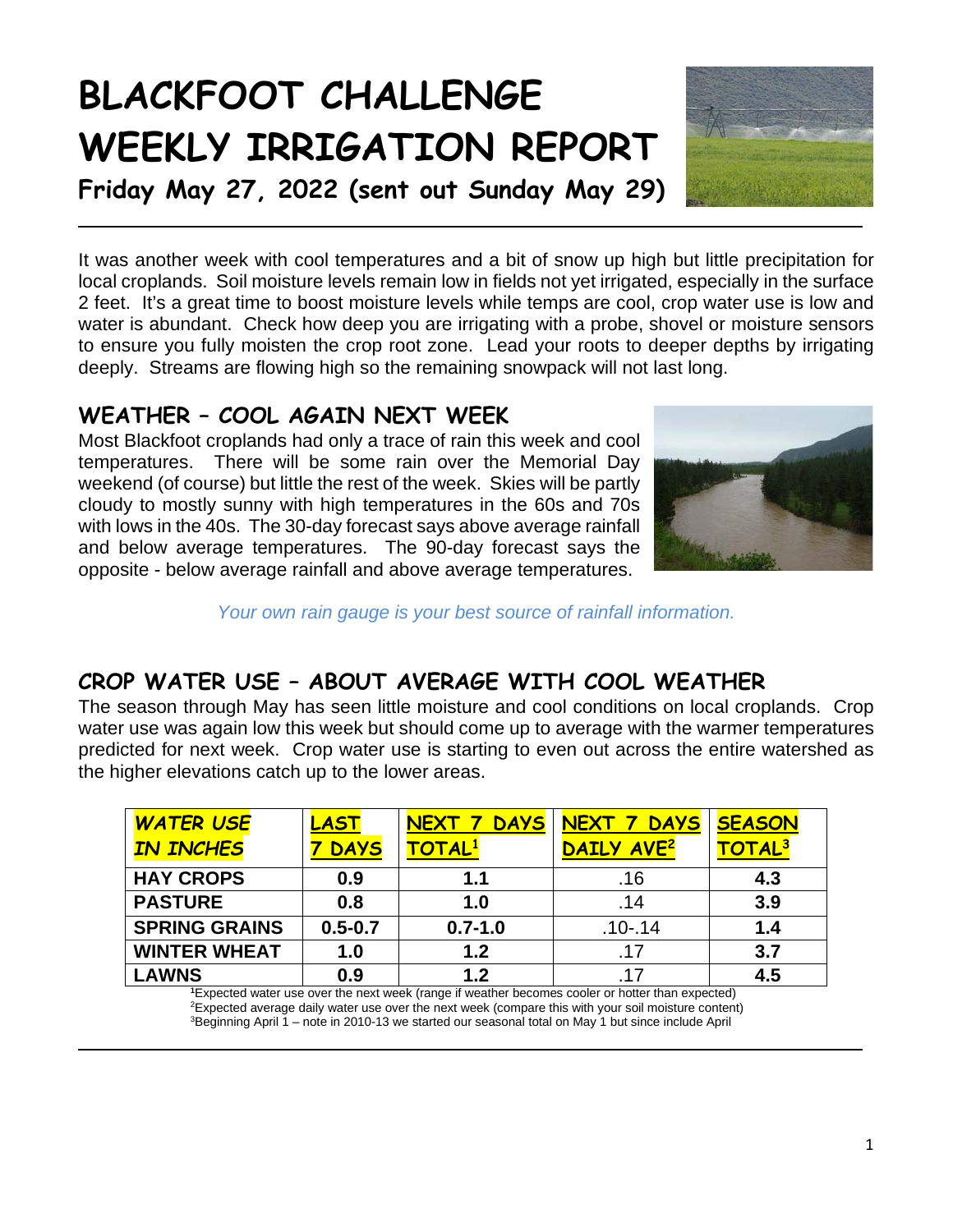The table on Page 1 provides a quick summary of crop water use this last week and an estimate for next week. The table and chart below summarize the entire irrigation season and compare it with average, hot and cool conditions so you can plan ahead. This table and chart will be updated weekly all season.

| <b>BLACKFOOT 2022 GROWING SEASON WEEKLY RAINFALL &amp; CROP WATER USE</b> (INCHES OF WATER) |                   |                                                   |      |                                |                                |               |              |                                            |                                     |                                      |  |
|---------------------------------------------------------------------------------------------|-------------------|---------------------------------------------------|------|--------------------------------|--------------------------------|---------------|--------------|--------------------------------------------|-------------------------------------|--------------------------------------|--|
|                                                                                             | RAIN <sup>1</sup> | 2022 WEEKLY POTENTIAL CROP WATER USE <sup>2</sup> |      |                                |                                |               |              | AVERAGE WEEKLY CROP WATER USE <sup>3</sup> |                                     |                                      |  |
|                                                                                             |                   | <b>HAY</b>                                        |      | <b>SPRING</b><br><b>GRAINS</b> | <b>SPRING</b><br><b>GRAINS</b> | <b>WINTER</b> |              | <b>LONGTERM</b><br><b>AVERAGE HAY</b>      | <b>HOT WEEK</b><br><b>HAY WATER</b> | <b>COOL WEEK</b><br><b>HAY WATER</b> |  |
| <b>WEEK ENDING</b>                                                                          | <b>RAIN</b>       | CROPS <sup>4</sup>                                |      | <b>PASTURE 5-1 START</b>       | 5-15 START                     | <b>WHEAT</b>  | <b>LAWNS</b> | <b>WATER USE</b>                           | <b>USE</b>                          | <b>USE</b>                           |  |
| <b>APRIL</b>                                                                                | 1.25              | 1.00                                              | 1.00 | 0.00                           | 0.00                           | 1.00          | 1.00         |                                            |                                     |                                      |  |
| 5/6/2022                                                                                    | 0.25              | 0.70                                              | 0.60 | 0.10                           | 0.00                           | 0.80          | 0.80         | 0.70                                       | 1.00                                | 0.40                                 |  |
| 5/13/2022                                                                                   | 0.01              | 0.80                                              | 0.70 | 0.20                           | 0.00                           | 0.90          | 0.90         | 0.80                                       | 1.10                                | 0.60                                 |  |
| 5/20/2022                                                                                   | 0.10              | 0.90                                              | 0.80 | 0.40                           | 0.20                           | 1.00          | 0.90         | 0.90                                       | 1.20                                | 0.70                                 |  |
| 5/27/2022                                                                                   | 0.20              | 0.90                                              | 0.80 | 0.70                           | 0.50                           | 1.00          | 0.90         | 1.00                                       | 1.30                                | 0.70                                 |  |
| 6/3/2022                                                                                    |                   |                                                   |      |                                |                                |               |              | 1.10                                       | 1.50                                | 0.80                                 |  |
| 6/10/2022                                                                                   |                   |                                                   |      |                                |                                |               |              | 1.20                                       | 1.70                                | 0.80                                 |  |
| 6/17/2022                                                                                   |                   |                                                   |      |                                |                                |               |              | 1.25                                       | 1.90                                | 0.90                                 |  |
| 6/24/2022                                                                                   |                   |                                                   |      |                                |                                |               |              | 1.30                                       | 2.00                                | 1.00                                 |  |
| 7/1/2022                                                                                    |                   |                                                   |      |                                |                                |               |              | 1.40                                       | 2.00                                | 1.00                                 |  |
| 7/8/2022                                                                                    |                   |                                                   |      |                                |                                |               |              | 1.60                                       | 2.10                                | 1.10                                 |  |
| 7/15/2022                                                                                   |                   |                                                   |      |                                |                                |               |              | 1.65                                       | 2.20                                | 1.10                                 |  |
| 7/22/2022                                                                                   |                   |                                                   |      |                                |                                |               |              | 1.70                                       | 2.20                                | 1.10                                 |  |
| 7/29/2022                                                                                   |                   |                                                   |      |                                |                                |               |              | 1.70                                       | 2.00                                | 1.10                                 |  |
| 8/5/2022                                                                                    |                   |                                                   |      |                                |                                |               |              | 1.50                                       | 1.80                                | 1.00                                 |  |
| 8/12/2022                                                                                   |                   |                                                   |      |                                |                                |               |              | 1.40                                       | 1.70                                | 1.00<br>0.90                         |  |
| 8/19/2022<br>8/26/2022                                                                      |                   |                                                   |      |                                |                                |               |              | 1.30<br>1.20                               | 1.60<br>1.40                        | 0.90                                 |  |
|                                                                                             |                   |                                                   |      |                                |                                |               |              | 1.15                                       | 1.40                                |                                      |  |
| 9/2/2022                                                                                    |                   |                                                   |      |                                |                                |               |              | 1.00                                       | 1.30                                | 0.70<br>0.60                         |  |
| 9/9/2022<br>9/16/2022                                                                       |                   |                                                   |      |                                |                                |               |              | 0.90                                       | 1.20                                | 0.50                                 |  |
| 9/23/2022                                                                                   |                   |                                                   |      |                                |                                |               |              | 0.80                                       | 1.10                                | 0.50                                 |  |
| 9/30/2022                                                                                   |                   |                                                   |      |                                |                                |               |              | 0.70                                       | 1.00                                | 0.40                                 |  |
| <b>TOTAL</b>                                                                                | 0.56              | 4.30                                              | 3.90 | 1.40                           | 0.70                           | 4.70          | 4.50         | 26.25                                      | 34.70                               | 17.80                                |  |
|                                                                                             |                   |                                                   |      |                                |                                |               |              |                                            |                                     |                                      |  |

1 Rainfall should be reduced to account for immediate evaporation from crop and soil surfaces (0.1-April,May and Sept, 0.15-June and August, 0.2-July) (This rainfall figure is an average across all Blackfoot croplands - use your own rain gauge for better accuracy)

2 **This years** maximum water use by healthy crops that are well-fertilized and irrigated, disease and insect-free. Will vary slightly across the drainage.

<sup>3</sup> **Longterm average** water use for each crop each week based on long-term historic data.

4 Hay Crop water use drops approximately 2/3 the first week after cutting, 1/2 the second and 1/3 the third.



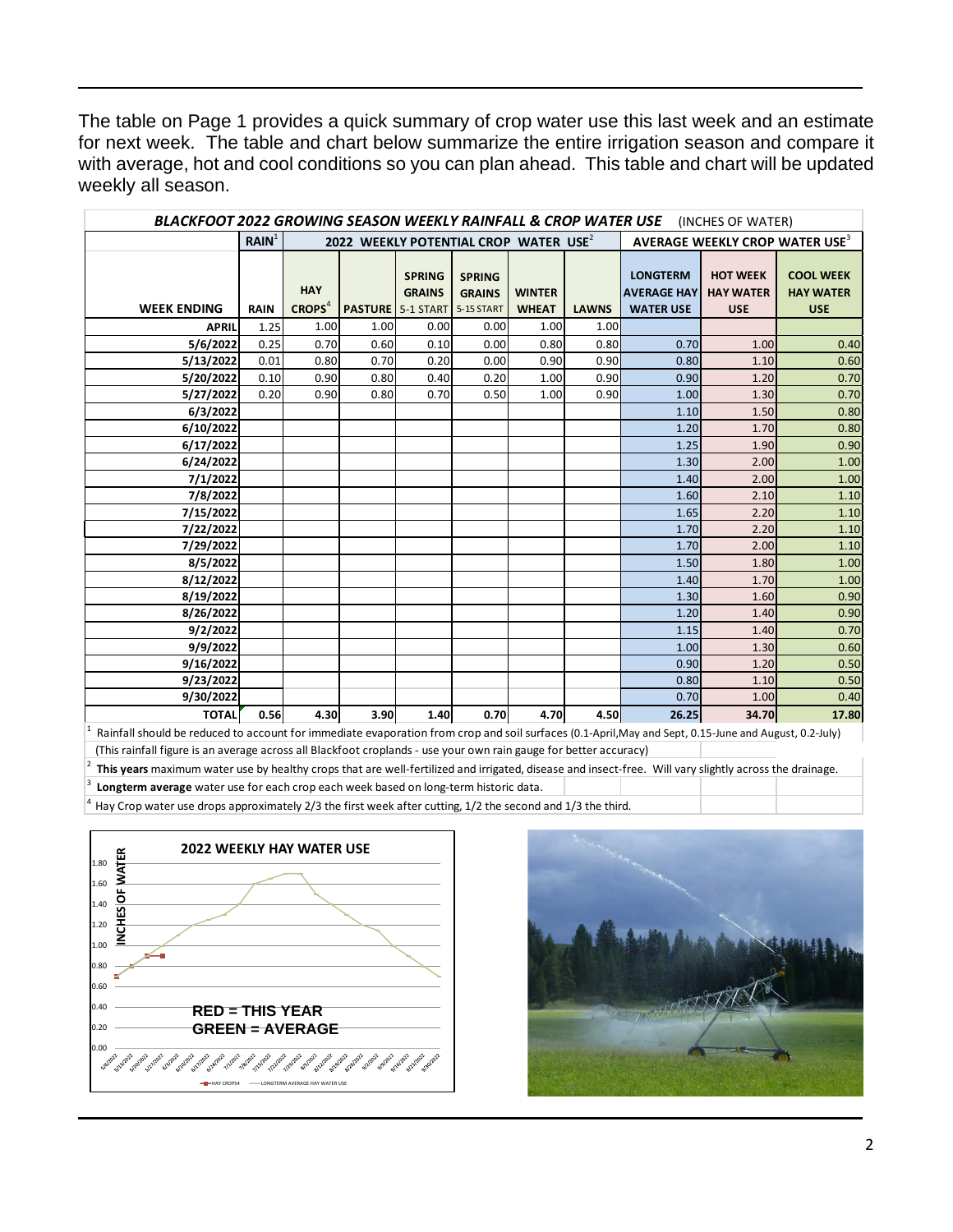## **SOIL MOISTURE – CONTINUES TO RELY ON IRRIGATION**

With little rainfall last week, soil moisture levels are being propped up by irrigation, especially in the surface layers. Continue to check your soil moisture and refill with at least as much as the weekly crop water use. This is also the easiest time to fill up soils to their full water holding capacities while crop water use is low, crops are short and weather is cool. Most soils could use an extra 3-4 inches to fill them up if you haven't irrigated this year and 1-2 if you are applying regularly.



Soil near 100% of its water holding forms a ball when squeezed and leaves the hand moist. Water is visible on the surface of the soil and the hand as a dark stain or shiny surface (photo at left).

Soil near 50% of its water holding capacity may form a weak ball but leaves little moisture on the hand (photo at left).

Soil at 25% or less of its water holding capacity does not form a sturdy ball when squeezed. It feels and looks dry. If sandy or loamy, it crumbles easily, if high in clay it forms a hard lump (no photo). Call, text or email anytime if you have questions about evaluating your soil moisture content and irrigation options.

## **SNOWPACK AND WATER SUPPLY**

Blackfoot watershed snowpack rose from 107% of average last week to **147%** due to more cool weather and a little snow up high. This sounds like there is still a lot of snowmelt to run off but remember this is just a comparison to average. This time of year is when most snowpack has gone and even 147% of average adds up to little snow. Precipitation in the last 30 days is slightly below average. Blackfoot river flows are still predicted to be about normal this season. We use NRCS figures which are updated daily and not those reported at the start of each month in those reports.

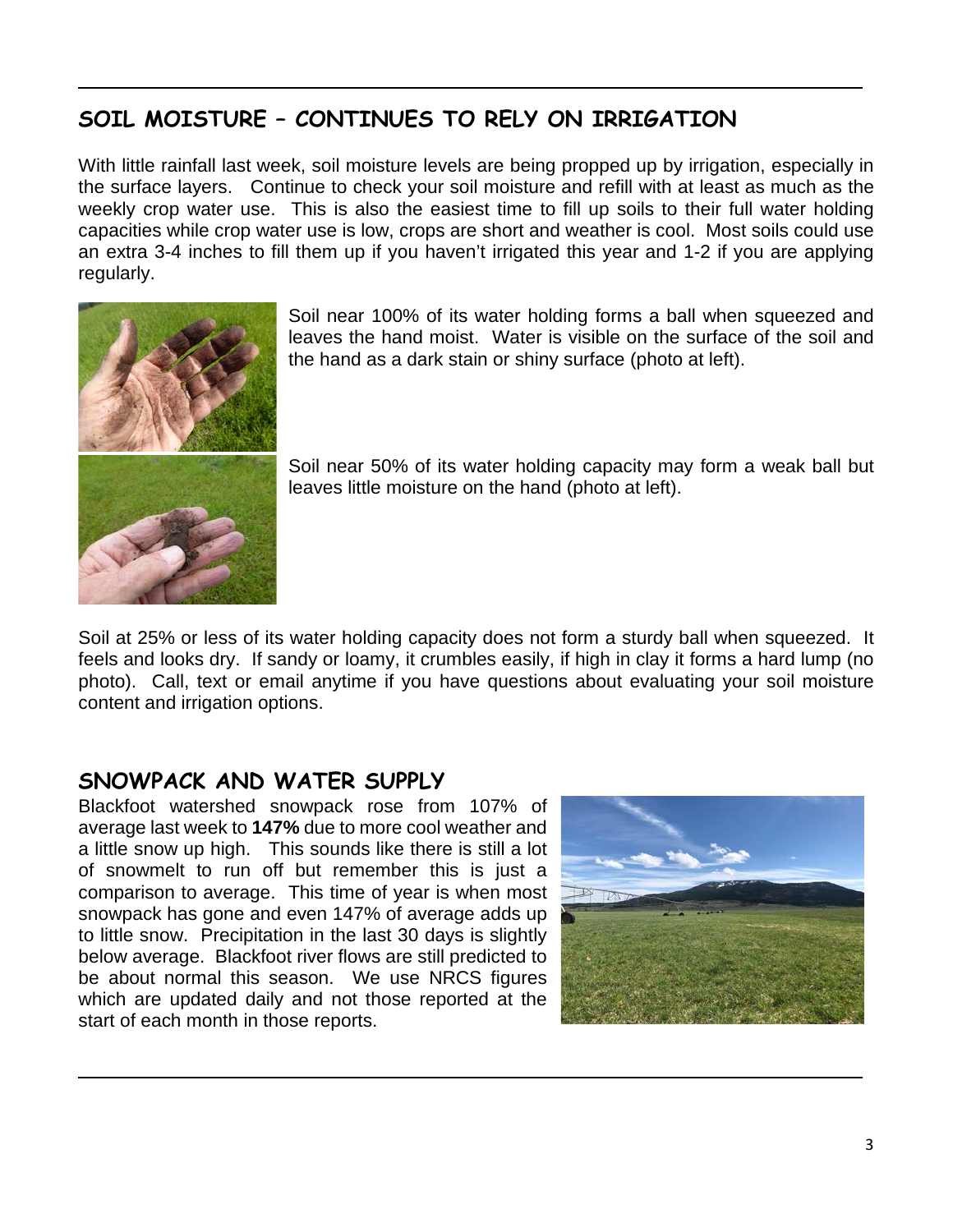## **STREAMFLOW**

The Blackfoot river flow at Bonner is about **5,600 CFS**  which is below average (6,100 CFS). 1899 saw the highest flow at 13,200 CFS while the lowest flow was 1,060 CFS in 1941. Weather predictions for the next 30 days still call for below average temperatures and above average rainfall. Predictions for the next 90 days are for above average temperatures and below average and rainfall. Remember you can get the latest information anytime at: USGS Current Conditions for USGS [12340000 Blackfoot River near Bonner MT](https://waterdata.usgs.gov/nwis/uv?site_no=12340000)



# **SEWAGE SLUDGE PLUS NUCLEAR WASTE EQUALS CATTLE FEED**

In the late 1970s, it was my first day as a soil scientist with the USDA Soil Conservation Service (now NRCS). I was shown to my desk and there was a copy of *Agricultural Research*, a monthly publication highlighting the USDA Research program. At lunch I picked it up and the first article that caught my attention had the title above. The linking of sewage sludge, nuclear waste and cattle feed made me immediately consider becoming a vegetarian. However, I suspected some future article would probably discuss sprinkling vegetables with the same "amendments". It took me months to track down the researchers, background and related issues about this report. I was finally reassured that irradiated-sewage-sludge-eating-cattle were not going to appear at the grocery store ever.

In the modern world of Google, I could have found out the same information from my computer, tablet or phone instantly (none in the 1970s). As we have all eased into new tech, I encourage you to make the most of it. Never in history have we had so many answers at our fingertips. It has virtually eliminated those continuous exclamations of "I Bet You!" since most facts can be verified instantly. In my case, it took years of us old folks disagreeing on something then being politely educated about the facts by a young person in the room who was searching on a phone.

My message is to use these incredible resources: Google, YouTube, Google Earth and many others. A simple search on any question can open up a world of information. It's great to see the different ways different folks around the world think about, let alone solve their daily issues. We can all learn and contribute together.



*If you think your irrigation system is getting old - check out how this poor guy gets his water near Bratislava, Slovakia*

For further information contact Jennifer Schoonen, Blackfoot Challenge Water Steward, 406-360-6445 or Barry Dutton, Professional Soil Scientist, 406-240-7798 [barry@landandwaterconsulting.net](mailto:barry@landandwaterconsulting.net)